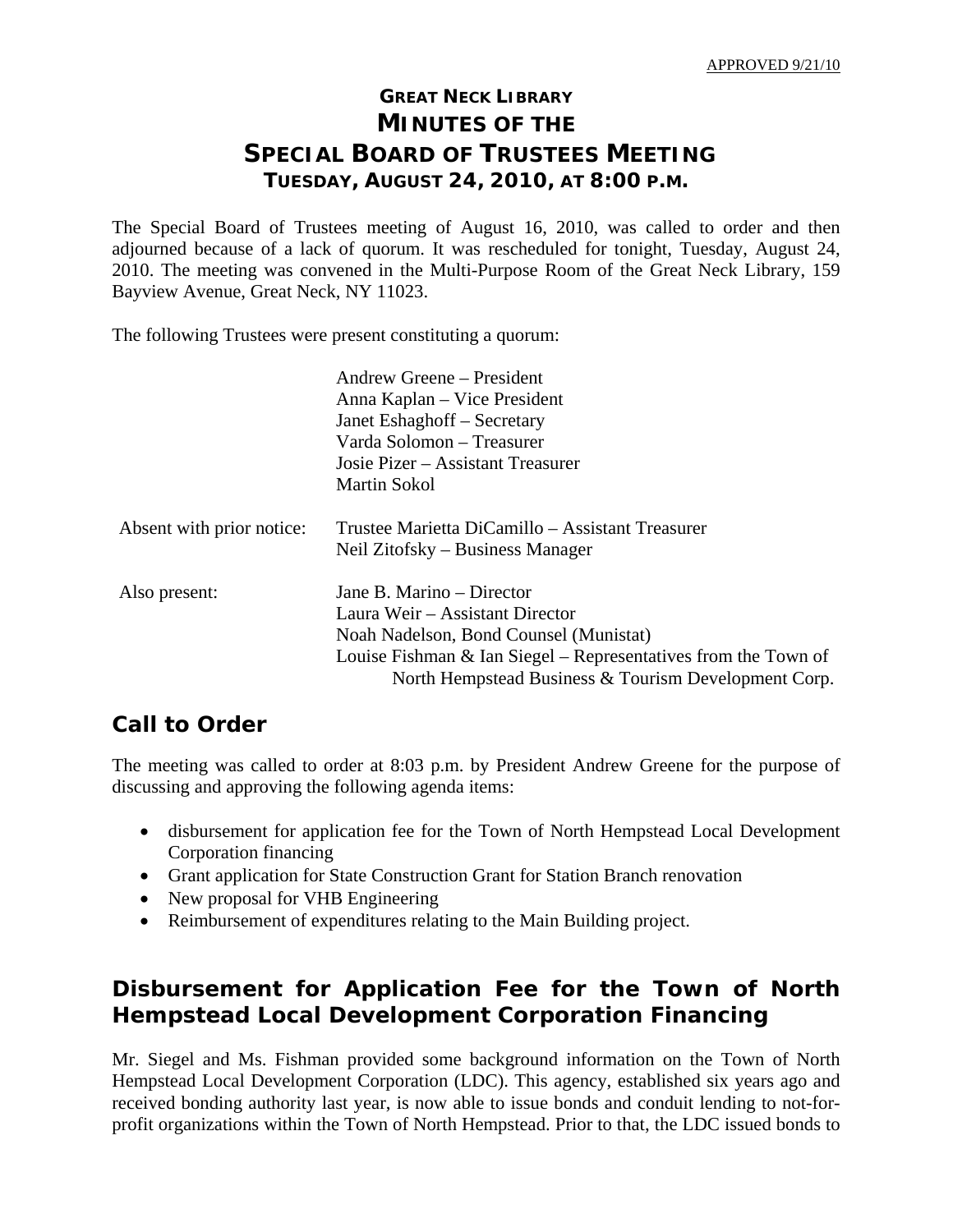specific types of enterprises, such as, for affordable housing, transportation and manufacturing. The Library would be their first project of this magnitude. The underwriters that LDC work with, such as Harris Beach, are very reputable and have worked for DASNY (Dormitory Authority of the State of New York), Nassau County IDA and other LDCs. They have underwritten hundreds of millions of dollars in transactions throughout the State of New York. The fees, which are lower than banks, are reinvested in the Town to help promote local business and tourism in the community while fees to DASNY go to New York State.

\_\_\_\_\_\_\_\_\_\_\_\_\_\_\_\_\_\_\_\_\_\_\_\_\_\_\_\_\_\_\_\_\_\_\_\_\_\_\_\_\_\_\_\_\_\_\_\_\_\_\_\_\_\_\_\_\_\_

Should the Library choose to use another agency, the application is not a commitment but a onetime fee to consider financing option. The approval of the application could come before the LDC Board at their Board meeting on September 14, 2010, or a subsequent meeting in October depending on when the application is received.

Mr. Siegel clarified that fees expended prior to the issuance of the bond will be bondable but there is a cut off period of 60 days prior to the bond issuance. Ms. Marino will email Mr. Siegel the list with the dates of expenditures and he will speak to his bond counsel to see whether expenditures prior to the 60-day cut off would be bondable.

Bond Counsel, Noah Nadelson, prepared and reviewed comparative upfront fees for DASNY and LDC for the issuance of a \$22,500,000 bond [copy attached]. LDC's fees are \$120,000 less than those of DASNY. He pointed out that bonding through the LDC would be easier, faster and cheaper than going through DASNY.

Public Comment: Carol Frank

#### **Upon motion by Varda Solomon, seconded by Anna Kaplan and after discussion, it was,**

**RESOLVED,** that the Board of Trustees of the Great Neck Library approve the payment of a non-refundable application fee of \$500 to the Town of North Hempstead Business and Tourism Development Agency to pay for an application for financial assistance for the Library's building expansion and renovation project to be paid for from the Main Building and Special Services Fund.

**VOTE:** Yes – 6 (Eshaghoff, Kaplan, Greene, Pizer, Sokol, Solomon) *MOTION CARRIED UNANIMOUSLY* 

## **Discussion and Approval of Grant Application for State Construction Grant for Station Branch Renovation**

**Upon motion by Janet Eshaghoff, seconded by Josie Pizer and after discussion, it was,** 

**RESOLVED,** that the Board of Trustees of the Great Neck Library approve the submission of the attached application for a Public Library Construction Grant in the amount of \$142,045 for the Station Branch renovation to be administered in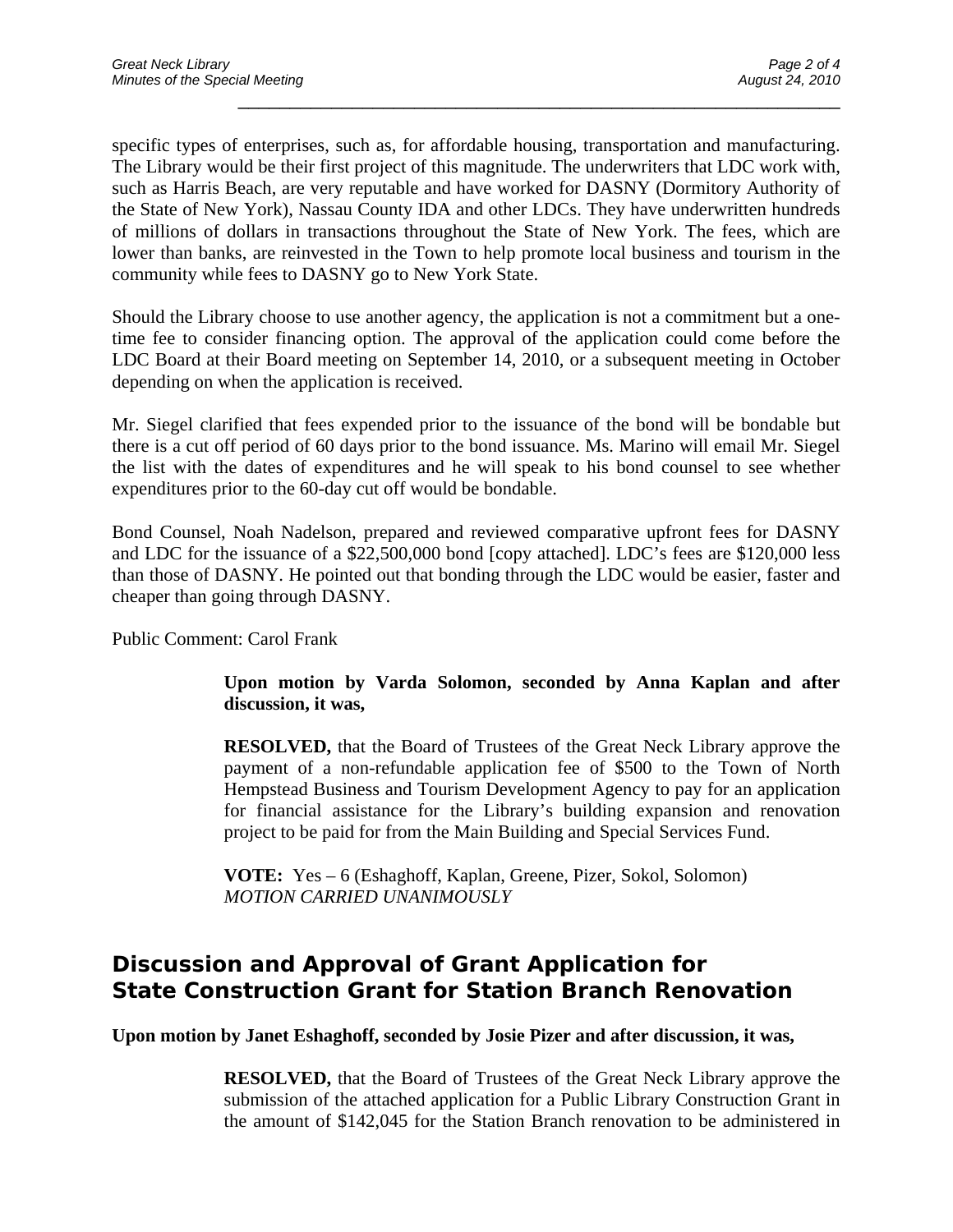accordance with the requirements of Education Law §273-a (as Amended by Chapter 57 of the Laws of 2007) and Commissioner's Regulations §90.12.

Public Comment: Karen Rubin

**VOTE:** Yes – 6 (Eshaghoff, Kaplan, Greene, Pizer, Sokol, Solomon) *MOTION CARRIED UNANIMOUSLY* 

# **Discussion and Approval of New Proposal from VHB Engineering**

\_\_\_\_\_\_\_\_\_\_\_\_\_\_\_\_\_\_\_\_\_\_\_\_\_\_\_\_\_\_\_\_\_\_\_\_\_\_\_\_\_\_\_\_\_\_\_\_\_\_\_\_\_\_\_\_\_\_

Library Director Jane Marino briefly explained the need for a new proposal, which would supersede the proposal that the Board approved in July 2010. She stated that since the Library will no longer be the Lead Agency, the role and scope of work of VHB have changed. They will no longer complete the SEQRA process or go to the New York State DEC. They will only have to do the traffic study which they have already completed. The new proposal dated August 9, 2010, would make VHB act as consultant to the Library for the Town and BZA meetings.

The new proposal included preparation and attendance at BZA Hearings, as well as other meetings and general consultations, estimated to cost \$9,500.

The Director stated that Paul Bloom, Zoning Counsel, felt it necessary to have VHB at the BZA hearing to answer any questions, and she herself was also uncomfortable appearing before the BZA without the environmental consultant.

The Trustees were not comfortable with the wording of the new proposal as it was subject to open-ended costs. Ms. Marino was instructed to convey to the environmentalist that the Board was waiting to hear from the Town on whether the Town will be using their own environmentalist or VHB. If they want to use VHB, then the Board will enter in an agreement with VHB at that time. In the interim, since there is work to be done under the old contract, the Board agreed to a "bill for service" rate only for work that has prior Board approval. The Director was also asked to have the environmentalist clarify whether hours for meeting attendance are at a fixed rate if meetings go beyond the time specified in their new proposal.

President Greene will be contacting the Town for clarification as to their role as "Lead Agency" and a time calendar for the environmentalist. This would be helpful to the Board if they need to renegotiate a new proposal with VHB.

The consensus of the Board was to table the new proposal for VHB until the September Board meeting.

Public Comments: Karen Rubin, Carol Frank